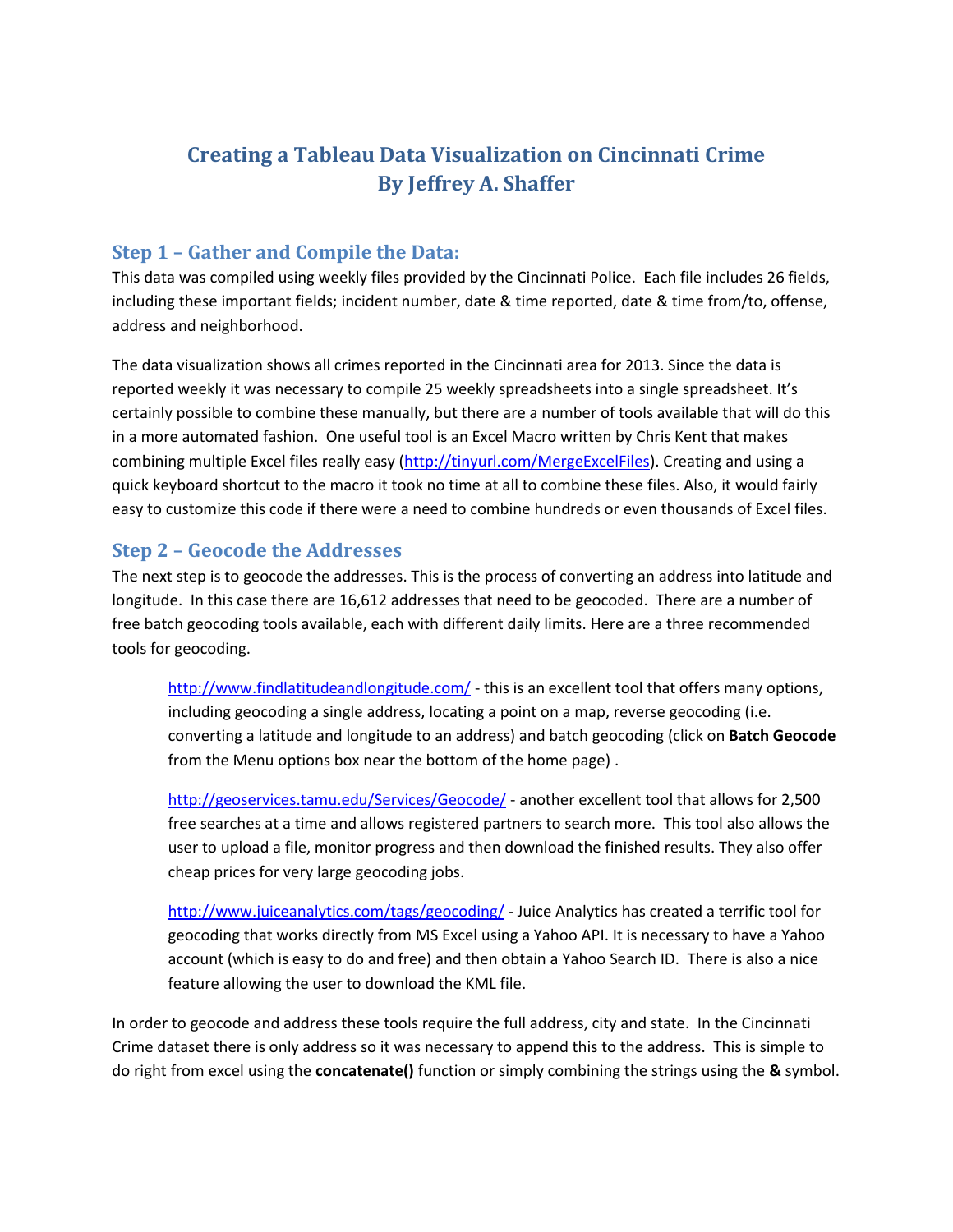#### Example:

| <b>Combine Address with City and State</b> |
|--------------------------------------------|
| 123 Main Street, Cincinnati, OH            |
|                                            |
|                                            |
|                                            |
| 123 Main Street, Cincinnati, OH            |
| =CONCATENATE(A6, ", Cincinnati, OH")       |
|                                            |

After appending a new column for address with city and state it is best to copy the entire column and replace with values so that there are no formulas in the spreadsheet. It's always best to import true values and not formulas into Tableau.

Note: zip code is also necessary for geocoding with the Texas A&M tool, however, the zip code does not need to accurate to get the results. For example, choosing a central zip code for Cincinnati would allow the tool to properly geocode.

There are other fields that are appended to the Cincinnati Crime dataset for the visualization, but these are the essential fields that are necessary in order to create the base data visualization in Tableau. So the next step is loading the Excel file into Tableau.

# **Step 3 – Load the data into Tableau and prepare it for analysis**

Loading an Excel file into Tableau is very simple. First open Tableau 8 and then select **Connect to Data** and choose **Microsoft Excel.** After choosing the Excel file click **import all data** so that Tableau creates a full data extract. Tableau will then load all of the data.

The next step is to verify that the fields imported correctly into Tableau. Typically it's necessary to review the dimensions and measures to make sure that Tableau organized them correctly, however, in this case the only measures that are in the dataset are latitude and longitude which Tableau handled correctly on import. It's easy to check this. From the Measures pane, drag **Longitude** to the Columns shelf and **Latitude** to the Rows shelf.

### **It's always important to question the data. Never assume that the data is correct or imports correctly.**

In this dataset there were a few addresses that did not geocode correctly and this is immediate apparent when mapping the points. There are 2 addresses in the dataset that did not geocode correctly using one of the geocoding tools and they ended up with a latitude and longitude in South America instead of Cincinnati, Ohio where they should be.

Examples:

2700 CENTRAL PY and 2020 CENTRAL PY Using PARKWAY or PKWY worked in the original tool, but the other tools accepted the PY in the address for Parkway.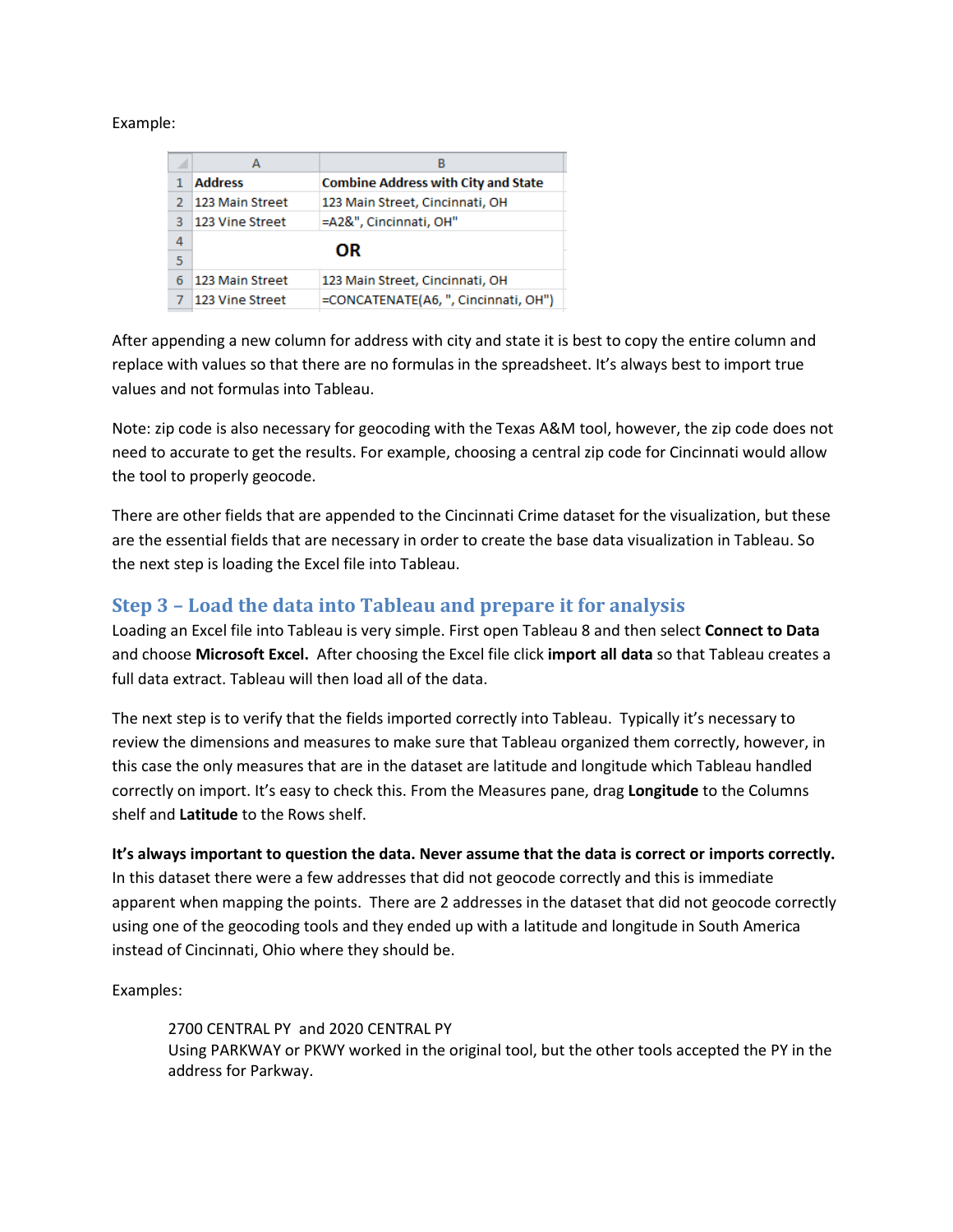One option is to drop these records from the dataset or filter them out in Tableau, but these are simple to correct and update. After correcting these 2 addresses in the original Excel file it is necessary to refresh the dataset in Tableau (Data -> Refresh All Extracts). Once this is done then all of the points correctly show in the Cincinnati area (there were also 56 NULL values which will be excluded later).

After changing the size of points to make them smaller, change the color of the points to orange (instead of the default blue) and adjust some of the features of the base map, the map should look something like this.



By adding a data layer that is built into Tableau we can add another dimension to the analysis. In this case add **Household Income** from the Data Layer dropdown menu and select by **Block Group.** The default color scheme will work well in this case. Now the map will look something like this.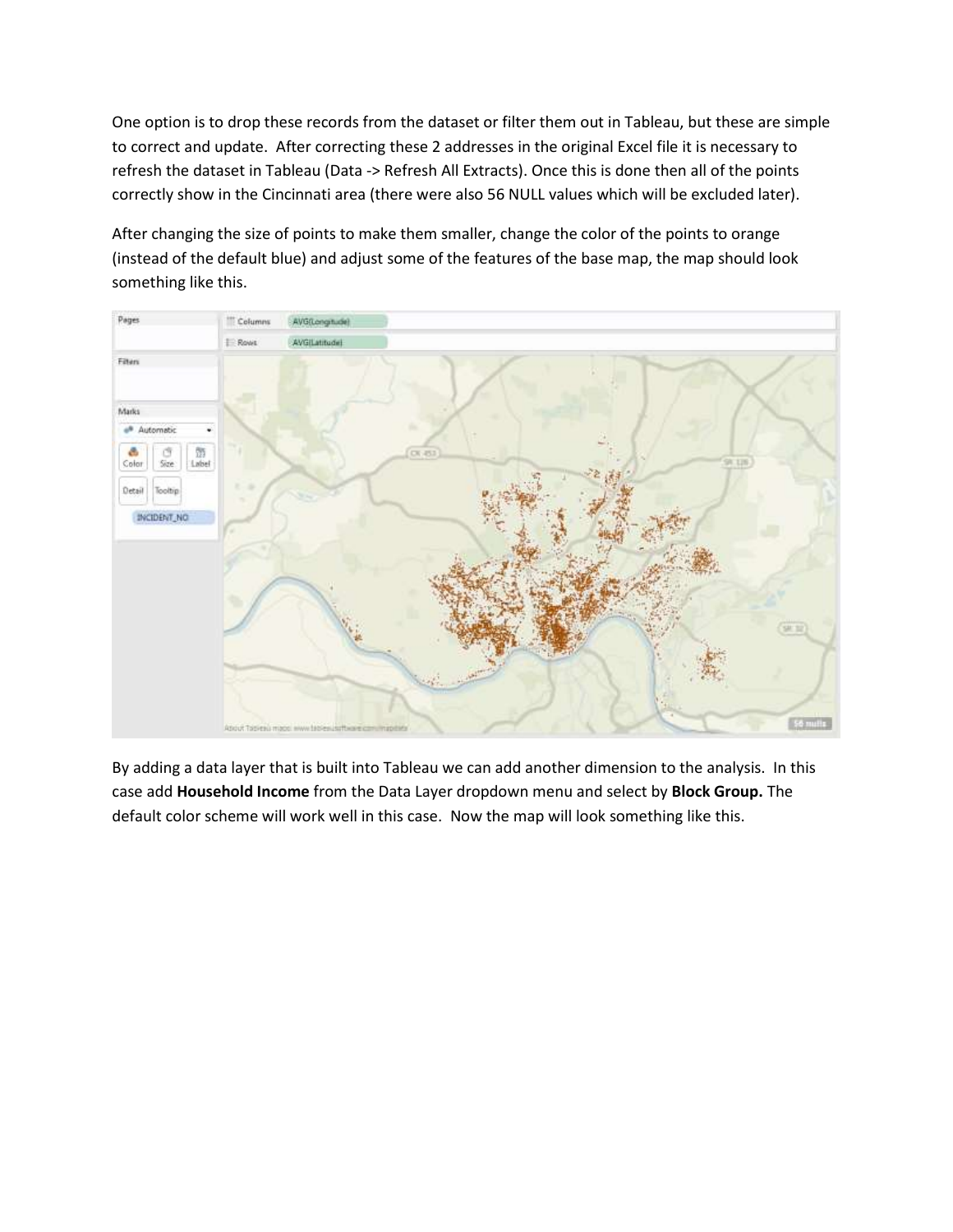

The next to do is to create some custom groupings. The crimes in this data set occur at all hours of the evenings. For analysis purposes it will be necessary to group them into some sort of subgrouping and when examining crime data it's fairly common to use an increment between 4 to 8 hour (see *Data Mining and Predictive Analysis: Intelligence Gathering and Crime Analysis* by Collen McCue, page 94 on Time Groupings for more information).

Tableau has a custom calculation that can be used for custom time groupings. First right-click on the date field, in this case "Date\_From", and select **Create Custom Date**. This will bring up a dialog box to choose options. The goal in this case is to create a custom field on hour, so the options are **Hours** under the detail dropdown menu and **data part**. The next step is to group them by right-clicking the newly created field, in this case "Date\_From (Hours)", and selecting **Create Group**. Select each group of hours that need to be grouped and group them together. The final result will look something like this.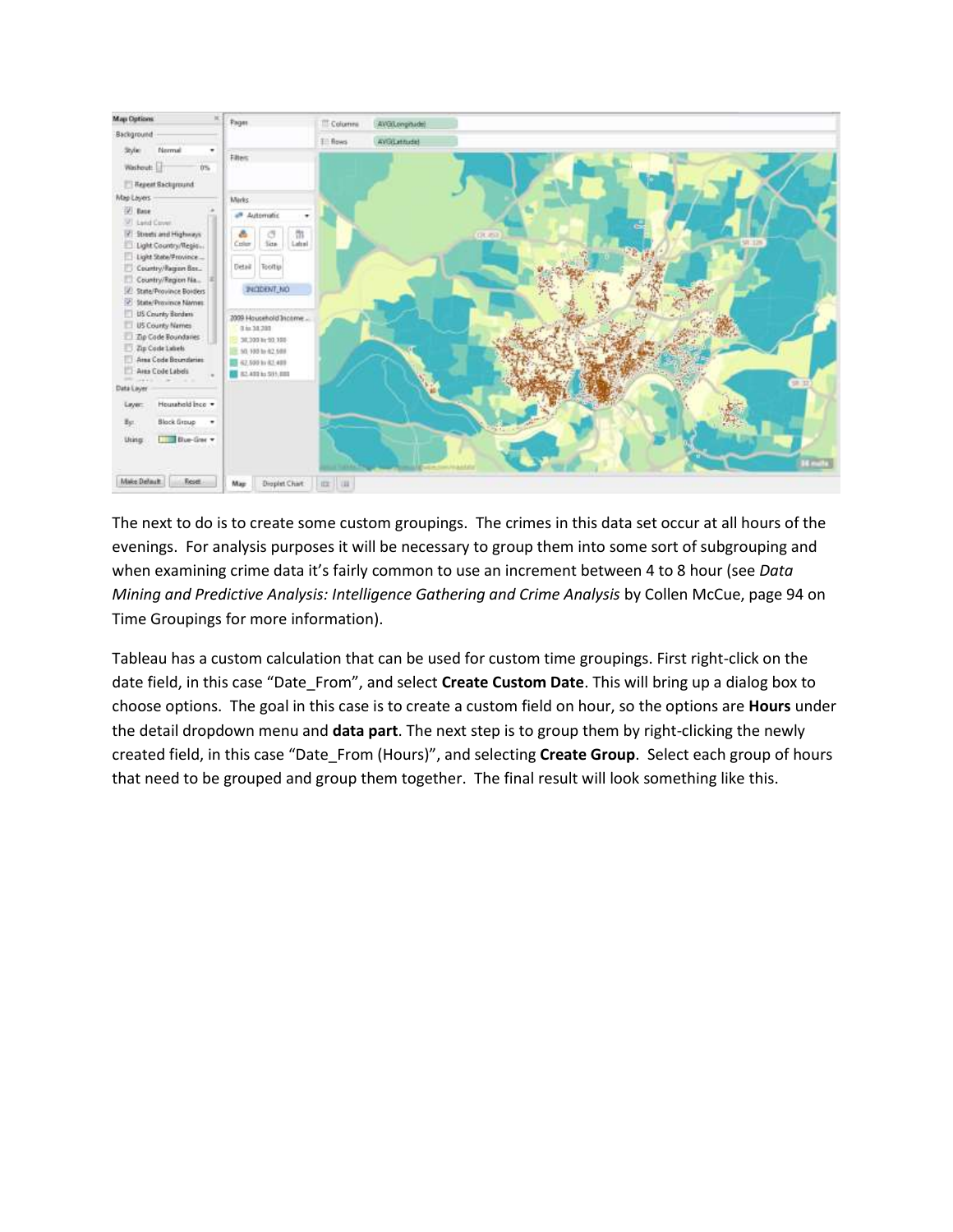| Field Name: DATE_FROM (Hours) (group) |         |                         |                   |
|---------------------------------------|---------|-------------------------|-------------------|
| Groups:                               |         | Add to: Midnight to 6am |                   |
| O Midnight to 6am                     |         |                         |                   |
| $\overline{0}$                        |         |                         |                   |
| $\mathbf{1}$                          |         |                         |                   |
| $\overline{2}$                        |         |                         |                   |
| 3                                     |         |                         |                   |
| $\overline{4}$                        |         |                         |                   |
| 5                                     |         |                         |                   |
| <sup>9</sup> ioam to Noon             |         |                         |                   |
| 6                                     |         |                         |                   |
| 7                                     |         |                         |                   |
| 8                                     |         |                         |                   |
| 9                                     |         |                         | Ξ                 |
| 10                                    |         |                         |                   |
| 11                                    |         |                         |                   |
| ■ Noon to 6pm                         |         |                         |                   |
| 12                                    |         |                         |                   |
| 13                                    |         |                         |                   |
| 14                                    |         |                         |                   |
| 15                                    |         |                         |                   |
| 16                                    |         |                         |                   |
| 17                                    |         |                         |                   |
| ■ 6pm to Midnight                     |         |                         |                   |
| 18                                    |         |                         |                   |
| 19                                    |         |                         |                   |
| 20                                    |         |                         |                   |
| 71                                    |         |                         |                   |
| Group<br>Rename                       | Ungroup |                         | Show Add Location |
| Include 'Other'                       |         |                         | $Find$ >>         |

After creating the new grouping rename it to something appropriate and easy to understand, for example "Time Slots". This will be a field that is crucial for the visualizations that follow.

### **Step 4 – Create some visualizations**

Before creating any of the visualizations, put the data in a simple crosstab format. From the Dimensions pane, drag **DAYOFWEEK** to the Column Shelf, **Time Slot** to the Row Shelf and from the Measures pane, drag **Number of Records** to the Text shelf (or to the body of the cross tab). This will create the following crosstab with the total number of crimes by day of week and by hour in a layout that is similar to a calendar format (in this case moving Sunday to the end of the week for the weekend).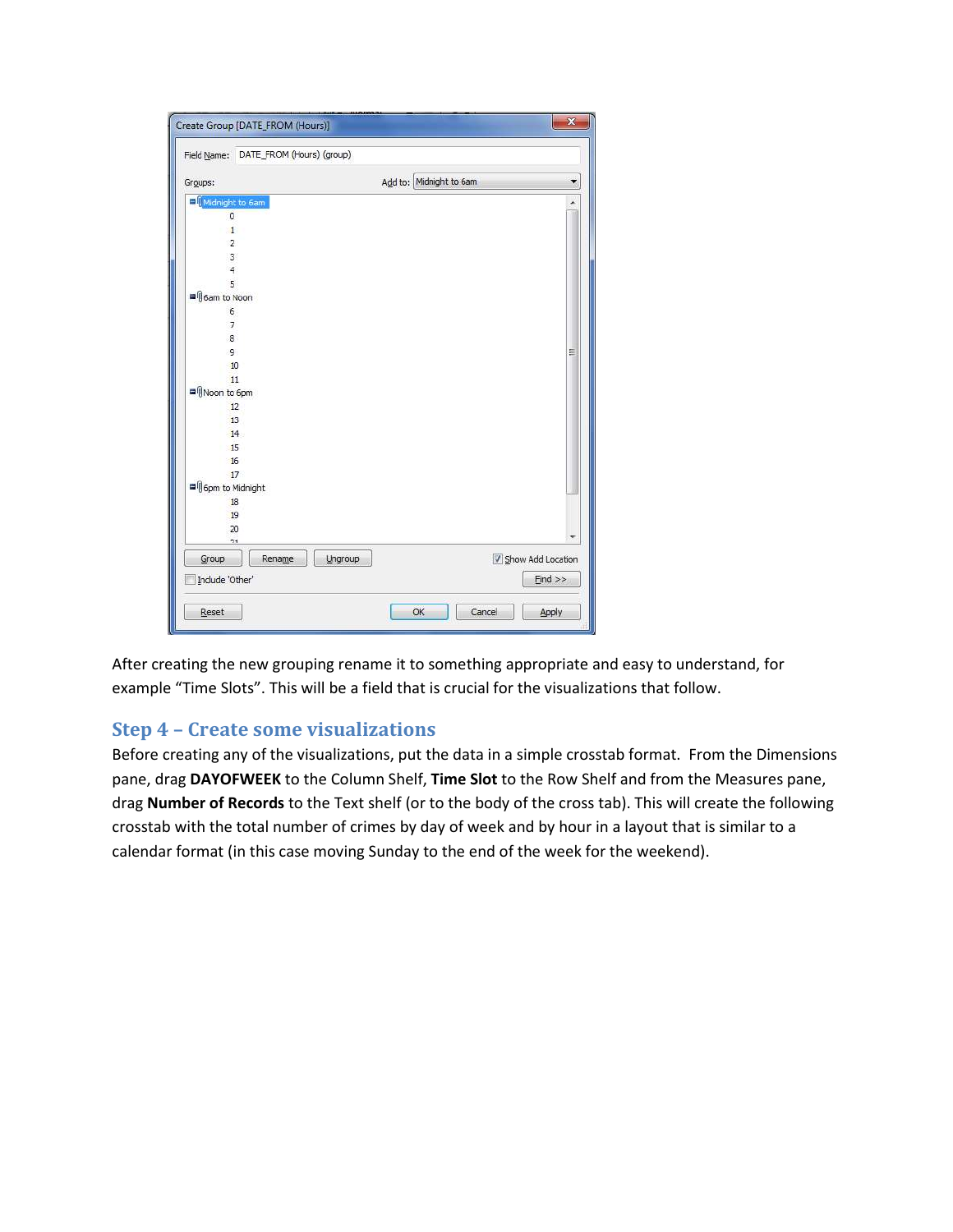| Pages                                                                                                           | iii Columns      | <b>DAYOFWEEK</b> | $\equiv$       |           |                  |        |                 |               |
|-----------------------------------------------------------------------------------------------------------------|------------------|------------------|----------------|-----------|------------------|--------|-----------------|---------------|
|                                                                                                                 | $\equiv$ Rows    | <b>Time Slot</b> |                |           |                  |        |                 |               |
| <b>Filters</b>                                                                                                  |                  |                  |                |           | <b>DAYOFWEEK</b> |        |                 |               |
|                                                                                                                 | <b>Time Slot</b> | Monday           | <b>Tuesday</b> | Wednesday | <b>Thursday</b>  | Friday | <b>Saturday</b> | <b>Sunday</b> |
|                                                                                                                 | Midnight to 6am  | 310              | 320            | 435       | 448              | 359    | 411             | 405           |
| Marks                                                                                                           | 6am to Noon      | 420              | 445            | 655       | 611              | 381    | 278             | 272           |
|                                                                                                                 | Noon to 6pm      | 704              | 693            | 1,051     | 919              | 803    | 608             | 571           |
| Abc Automatic<br>▾                                                                                              | 6pm to Midnight  | 643              | 822            | 1,102     | 920              | 743    | 698             | 585           |
| e<br>Abc<br>123<br>ල<br>Size<br>Color<br>Text<br>Detail<br>Tooltip<br>A <sub>23</sub><br>SUM(Number of Records) |                  |                  |                |           |                  |        |                 |               |

Creating the "Droplet Chart" is a little tricky at first, but it's easy once you get the hang of it. First, chose "Line" in the dropdown options on the Marks card. Next, from the Dimensions pane, drag **Time Slot** to the Path option on the marks card. From the Marks card, drag the **Sum(Number of Records)** up to Color. Edit the color and choose the orange palette. Next, from the Dimensions pane bring **Offense** to the Size shelf on the Marks card. The goal here is to count the offense and since **Offense** is a dimension click on **Offense** in the Marks card and select **Measure** and **Count**. After following these steps the droplet chart should look something like this.

| Pages                                                    | Columns                    | <b>DAYOFWEEK</b> | Ł.      |           |                       |        |          |        |
|----------------------------------------------------------|----------------------------|------------------|---------|-----------|-----------------------|--------|----------|--------|
|                                                          | <b>Rows</b>                | Time Slot        |         |           |                       |        |          |        |
| Filters                                                  | Time Slot                  | Monday           | Tuesday | Wednesday | DAYOFWEEK<br>Thursday | Friday | Saturday | Sunday |
|                                                          | Midnight to 6am            |                  |         |           |                       |        |          |        |
| <b>Marks</b>                                             | 6am to Noon<br>Noon to 6pm |                  |         |           |                       |        |          |        |
| $\sim$ Line<br>×                                         | 6pm to Midnight            |                  |         |           |                       |        |          |        |
| $A_{23}^{abc}$<br>ô<br>$\circ$<br>Color<br>Size<br>Label |                            |                  |         |           |                       |        |          |        |
| Tooltip<br>Path<br>Detail                                |                            |                  |         |           |                       |        |          |        |
| SUM(Number of Records)<br>e                              |                            |                  |         |           |                       |        |          |        |
| CNT(OFFENSE)<br>O                                        |                            |                  |         |           |                       |        |          |        |
| ńł<br>Time Slot                                          |                            |                  |         |           |                       |        |          |        |
| SUM(Number of Records)                                   |                            |                  |         |           |                       |        |          |        |
| 272<br>1,102                                             |                            |                  |         |           |                       |        |          |        |

The next step is to add **Neighborhood** to the Filers and then click on **Neighborhood** on the Filters card and select **Show Quick Filter**. On the quick filter select **Multiple Values (Dropdown)**. For this analysis the selected neighborhoods are "Hyde Park", "East Walnut Hills", "Walnut Hills" and "Evanston". Once these are selected in the dropdown box then add **Neighborhood** to the Rows shelf in front of **Time Slot**.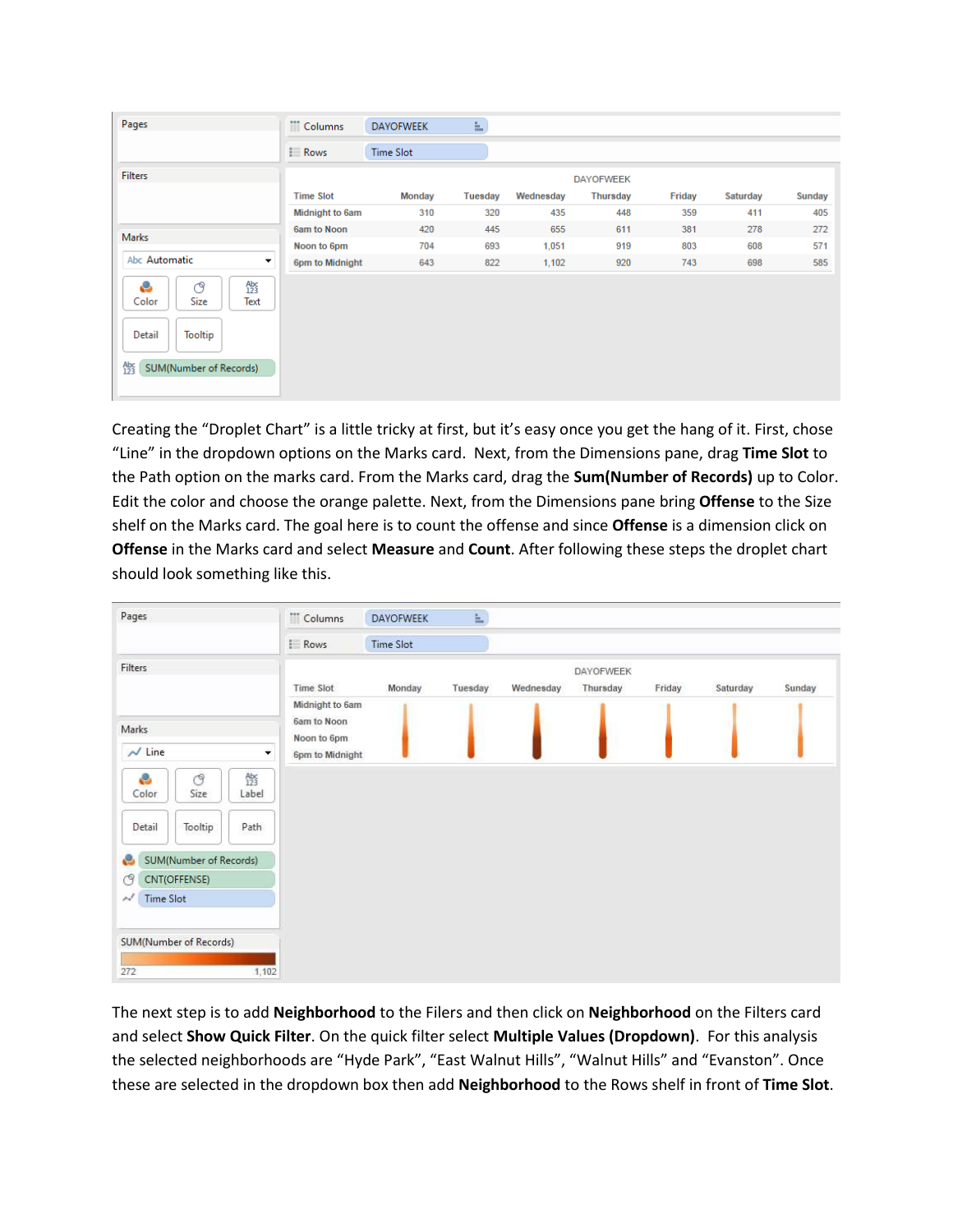| Data                               | Pages                  |                      |                       | Columns                               | Day of Week                         | k)     |           |                    |          |               |          |                        |                                |  |
|------------------------------------|------------------------|----------------------|-----------------------|---------------------------------------|-------------------------------------|--------|-----------|--------------------|----------|---------------|----------|------------------------|--------------------------------|--|
| SA Cinzinnati Crime 201306 Com     |                        |                      |                       |                                       |                                     |        |           |                    |          |               |          |                        |                                |  |
| Dimensions<br>間前半<br>AN: HOUR FROM |                        |                      |                       | I Rives                               | Neighborhood                        |        | Time Skit |                    |          |               |          |                        |                                |  |
| IN: HOUR TO                        | Fiten:                 |                      |                       |                                       |                                     |        |           | Day of thee.       |          |               |          | Neighborhood           |                                |  |
| HE INCIDENT NO                     | Neighborhood           |                      |                       | <b>Neighborhood</b> Time Skd          |                                     | Mendas |           | Transday Wednesday | Thatsday | <b>Triday</b> | Saturday | Sambay                 | (Multiple values)<br>$\bullet$ |  |
| AN LOCATION<br>Atc MO              |                        |                      | EAST<br><b>WALNUT</b> | Mengel to 6a .<br><b>Bank to News</b> |                                     |        |           |                    |          |               |          | SUM/Number of Records) |                                |  |
| ne Nansbye                         | Marks:                 |                      |                       |                                       | Stock to Gem                        |        |           |                    |          |               |          |                        |                                |  |
| <b>He Neighborhood</b>             | $1/1$ line             |                      | $\bullet$             |                                       | Spire to Silving                    |        |           |                    |          |               |          |                        | 24<br>t.                       |  |
| Inc. Offense                       |                        |                      |                       | EVANSTON                              | Minnight to Ga.                     |        |           |                    |          |               |          |                        |                                |  |
| Fix: 0PER@45                       | ð.<br>Color            | đ<br><b>Size</b>     | 恆<br>Label            |                                       | tiant to Noun.                      |        |           |                    |          |               |          |                        |                                |  |
| Hic SPT AREA<br>Alc. SDE           |                        |                      |                       |                                       | Moon to Apre                        |        |           |                    |          |               |          |                        |                                |  |
| 46: THEFT CODE                     | Detail                 | Toolfin              | Path                  | <b>INTER PARK</b>                     | ford to Midnig                      |        |           |                    |          |               |          |                        |                                |  |
| JP Time Slot                       |                        |                      |                       |                                       | Mainight to Ga.                     |        |           |                    |          |               |          |                        |                                |  |
| Ale: UCR                           | & EUWNumber of Record. | <b>Gare to Hourt</b> |                       |                                       |                                     |        |           |                    |          |               |          |                        |                                |  |
| Air Weapons                        | C CNTIDITensel         |                      |                       | Moori its Apen                        |                                     |        |           |                    |          |               |          |                        |                                |  |
| Ale: Measure Names                 | A Librar Stok          |                      | <b>WALNUT</b>         |                                       | Spre to Midnig.<br>Malelgihi to its |        |           |                    |          |               |          |                        |                                |  |
| Measures<br>III Latitude           |                        |                      |                       | HILLS                                 | Gare to Hourt                       |        |           |                    |          |               |          |                        |                                |  |
| III Longitude                      |                        |                      |                       | Moore to Open                         |                                     |        |           |                    |          |               |          |                        |                                |  |
| -# Number of Records               |                        |                      |                       |                                       | Horn to Micross                     |        |           |                    |          |               |          |                        |                                |  |
| # Measure Volves                   |                        |                      |                       |                                       |                                     |        |           |                    |          |               |          |                        |                                |  |
|                                    |                        |                      |                       |                                       |                                     |        |           |                    |          |               |          |                        |                                |  |
|                                    |                        |                      |                       |                                       |                                     |        |           |                    |          |               |          |                        |                                |  |
|                                    |                        |                      |                       |                                       |                                     |        |           |                    |          |               |          |                        |                                |  |
|                                    |                        |                      |                       |                                       |                                     |        |           |                    |          |               |          |                        |                                |  |
|                                    |                        |                      |                       |                                       |                                     |        |           |                    |          |               |          |                        |                                |  |
|                                    |                        |                      |                       |                                       |                                     |        |           |                    |          |               |          |                        |                                |  |
|                                    |                        |                      |                       |                                       |                                     |        |           |                    |          |               |          |                        |                                |  |
|                                    |                        |                      |                       |                                       |                                     |        |           |                    |          |               |          |                        |                                |  |
|                                    | Map                    | Draplet Chart        |                       | 日日                                    |                                     |        |           |                    |          |               |          |                        |                                |  |
|                                    |                        |                      |                       |                                       |                                     |        |           |                    |          |               |          |                        |                                |  |

After renaming a few things and moving the legend around, the visual will look something like this:

The next step is to create a Dashboard. After creating a Dashboard page, drag the Droplet Chart on the dashboard. Format the title by double clicking on it. The title in this visualization uses a dynamic title based on the Neighborhood selected in the quick filter. The title is formatted in the following manner.

| Cincinnati Crime Visualization        |  |
|---------------------------------------|--|
| <neighborhood> by Time</neighborhood> |  |
| (choose neighborhoods to view)        |  |
|                                       |  |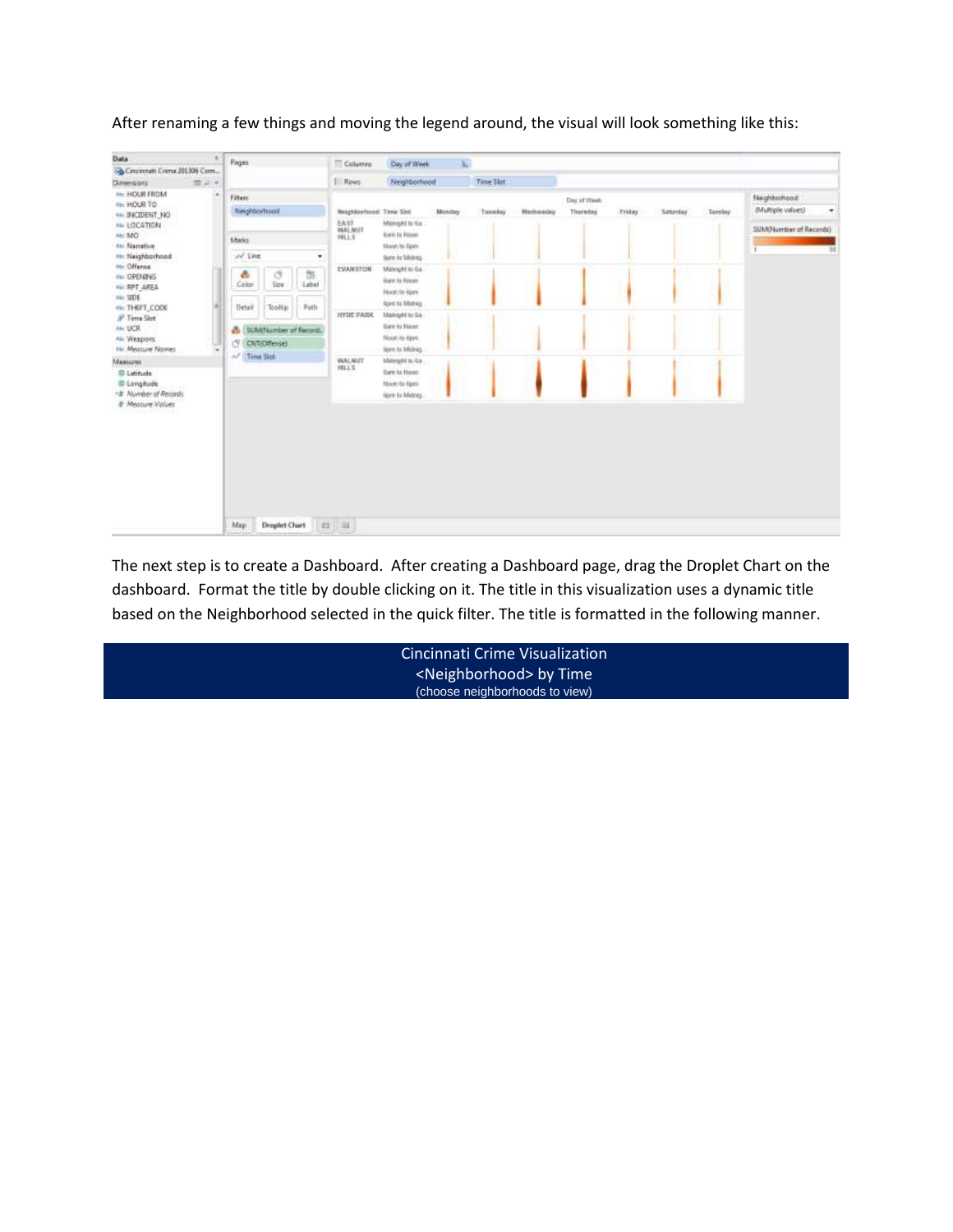By using floating tiles the dropdown quick filter and the legend can be placed next to the title. Also, by using a floating tile on the map legend it can be placed directly on the map for efficient use of dashboard space. The dashboard now looks like this (note – there is a Blank placeholder here for the next part).

| Select Neighborhood:<br>(Multiple values) | ٠                                                                               |                       |               | Cincinnati Crime Visualization<br>EAST WALNUT HILLS, EVANSTON, HYDE PARK and 1 more by Time (choose neighborhoods to vew) |           |        | # of Offenses:<br>150 |        |
|-------------------------------------------|---------------------------------------------------------------------------------|-----------------------|---------------|---------------------------------------------------------------------------------------------------------------------------|-----------|--------|-----------------------|--------|
|                                           |                                                                                 | Monday                | Timsday       | Wednesday                                                                                                                 | Thursday. | Friday | Saturday              | Tunday |
| <b>EAST</b><br>WALNUT<br><b>HILLS</b>     | Midnight to Gam<br>Earn to Node<br>Noon to 6pm<br>(pin to Midnight              |                       |               |                                                                                                                           |           |        |                       |        |
| EVANSTON                                  | Midnight to dam<br><b>Gam to Noon</b><br>Noon to Spre.<br>Epre to Midnight      |                       |               |                                                                                                                           |           |        |                       |        |
| <b>HYDE PARK</b>                          | Midraght to 6am<br>Earn to Noon<br>Nasn fa 6pm<br>Epim to Midnight              |                       |               |                                                                                                                           |           |        |                       |        |
| <b>WALNUT</b><br>HILLS                    | Midnight to Gam<br><b>Gam to Noon</b><br>Noon to 6pm<br><b>Gors to Michight</b> |                       |               |                                                                                                                           |           |        |                       |        |
|                                           |                                                                                 | Interactive Map       |               |                                                                                                                           | m         |        |                       |        |
| US 27<br>12009<br>U to 30,200             | Median flourebold transme                                                       |                       |               |                                                                                                                           |           |        |                       |        |
| 38.200 to 50.100                          |                                                                                 |                       | <b>CIL 52</b> |                                                                                                                           |           |        |                       |        |
| 50.000 to 62.500                          |                                                                                 |                       |               |                                                                                                                           |           |        |                       |        |
| 42,500 to 82,490                          |                                                                                 |                       |               |                                                                                                                           |           |        |                       |        |
| #2.400 to 501,000                         |                                                                                 | flater e plimane date |               |                                                                                                                           |           |        |                       |        |

The next step is to embed a Google Map which will be linked via a URL Action. The first step is to drag a Web Page onto the blank area of the Dashboard (in this case the bottom right hand corner). A dialog box will appear asking to set the URL. You will want to use the URL that you want as the default. In this case I want to Google map to mimic the Tableau map in location and size. The following URL will embed that map.

#### <http://maps.google.com/maps?q=Cincinnati,+OH&hl=en&ll=39.1281,-84.4766&z=12&iwloc=near&output=embed>

The term &iwloc=near is used to remove the bubble pop up in the Google window and z=12 is the zoom level which is set to match the Tableau map. The parameter &ll is the latitude and the longitude which is set at the center of the Tableau map, again, this is so the default location and size will look like the Tableau map.

On the Interactive Map worksheet, from the Measures pane, drag Latitude and Longitude to the Details shelf. They will appear as **AVG(Latitude)** and **AVG(Longitude)**. Right-click each one of them and select Dimension to convert them to dimensions. After this is complete they should show up in the Marks pane as **Latitude** and **Longitude** and these will be used as a parameter in the Google map.

The next step is to create a URL Action. Click **Dashboards** on the top menu and select **Actions**. Click **Add Actions** and choose **URL**. Select the Droplet Chart and the Map from the list of Tableau Sheets. Click the **Select** button on the right hand side. Now enter the following website address into line marked URL: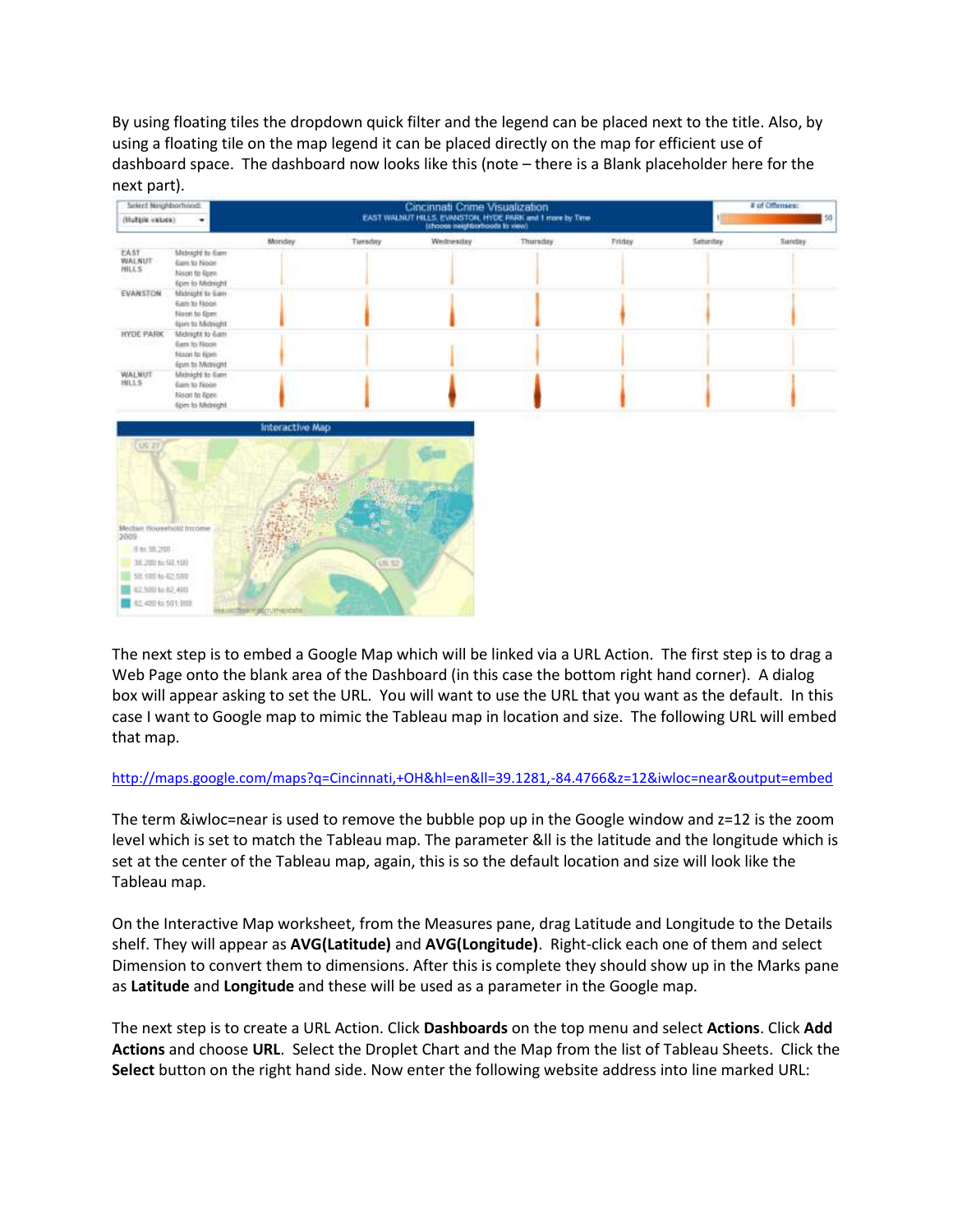### [http://maps.google.com/maps?q=@<Latitude>,<Longitude>&ll=<Latitude>,<Longitude>&spn=.0005,.0005&t=h&hl](http://maps.google.com/maps?q=@%3cLatitude%3e,%3cLongitude%3e&ll=%3cLatitude%3e,%3cLongitude%3e&spn=.0005,.0005&t=h&hl=en&output=embed) [=en&output=embed](http://maps.google.com/maps?q=@%3cLatitude%3e,%3cLongitude%3e&ll=%3cLatitude%3e,%3cLongitude%3e&spn=.0005,.0005&t=h&hl=en&output=embed)

This link will embed an overhead view from Google maps for the point selected on the Tableau map. The Dashboard should look like this and when a point is selected on the Tableau map the Google map should immediately update to an overhead view of the selected address. The visualization should look like this:



The next step is to make the map selection also filter the droplet chart. This is very easy in Tableau. Simply selecting the dropdown from the top right corner window of the Interactive Map window and selecting **Use as Filter** and the droplet chart will immediately filter. However, when doing this the calendar days will be messed up, only showing the one individual point in the first column, regardless of the day of the week and this also affects the other formatting. For example: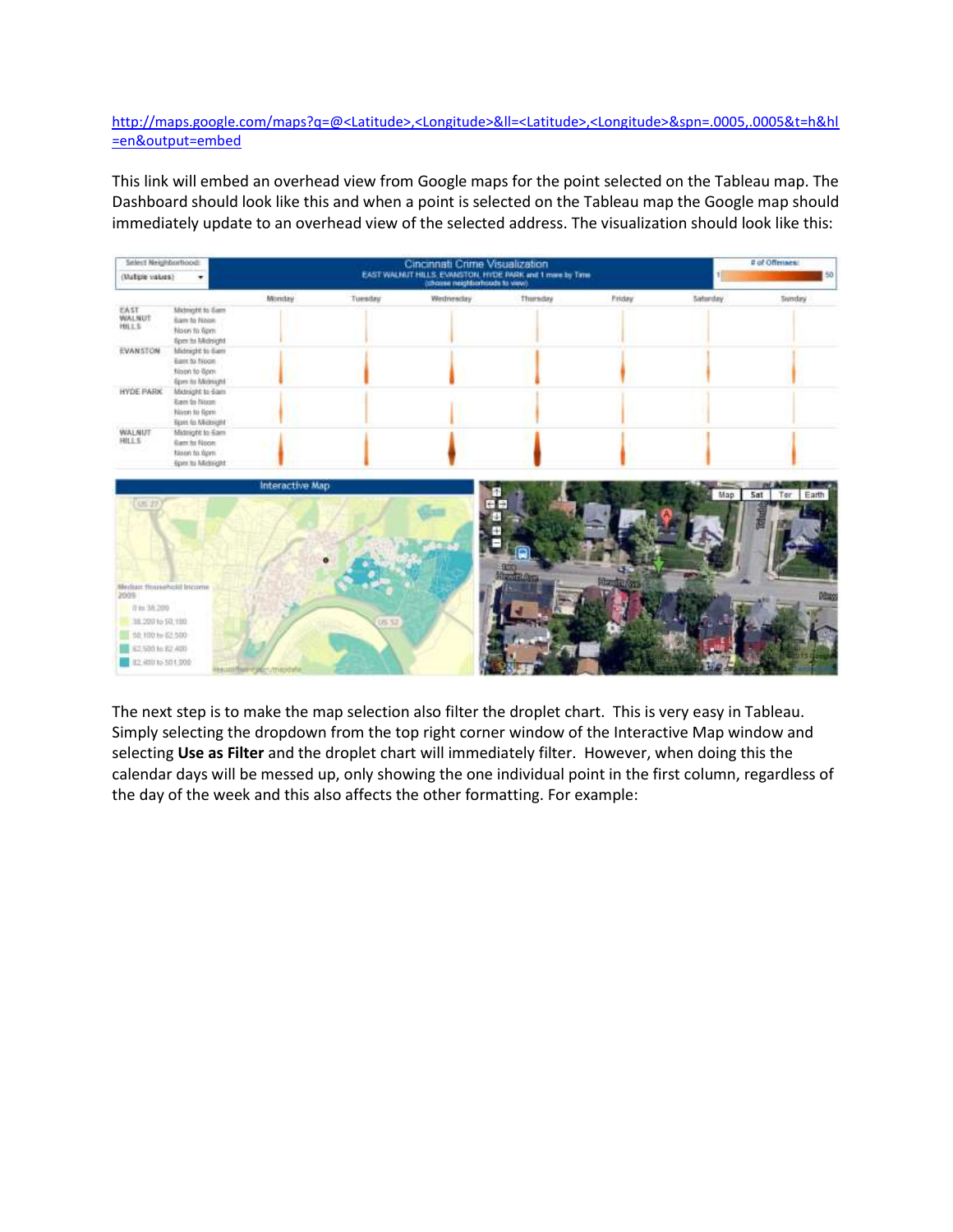





Don't despair, Tableau has unlimited undo available, so just click the undo button twice, once to remove the filter on the point and once more to remove the filter. Instead of filtering we will use the Highlighting feature and this will solve our problem and provide more features. To do this select the Interactive Map sheet and from the Dimensions pane, drag the **Day of the Week**, **Time Slot** and **Neighborhood** to the Details shelf. Return to the Dashboard. Select **Dashboards** on the top menu and select **Actions**. Click **Add Actions** and this time choose **Highlight**. Select **Selected Fields** under Target Highlighting and check the three dimensions that were just added to the Details shelf on the Interactive Map and click OK.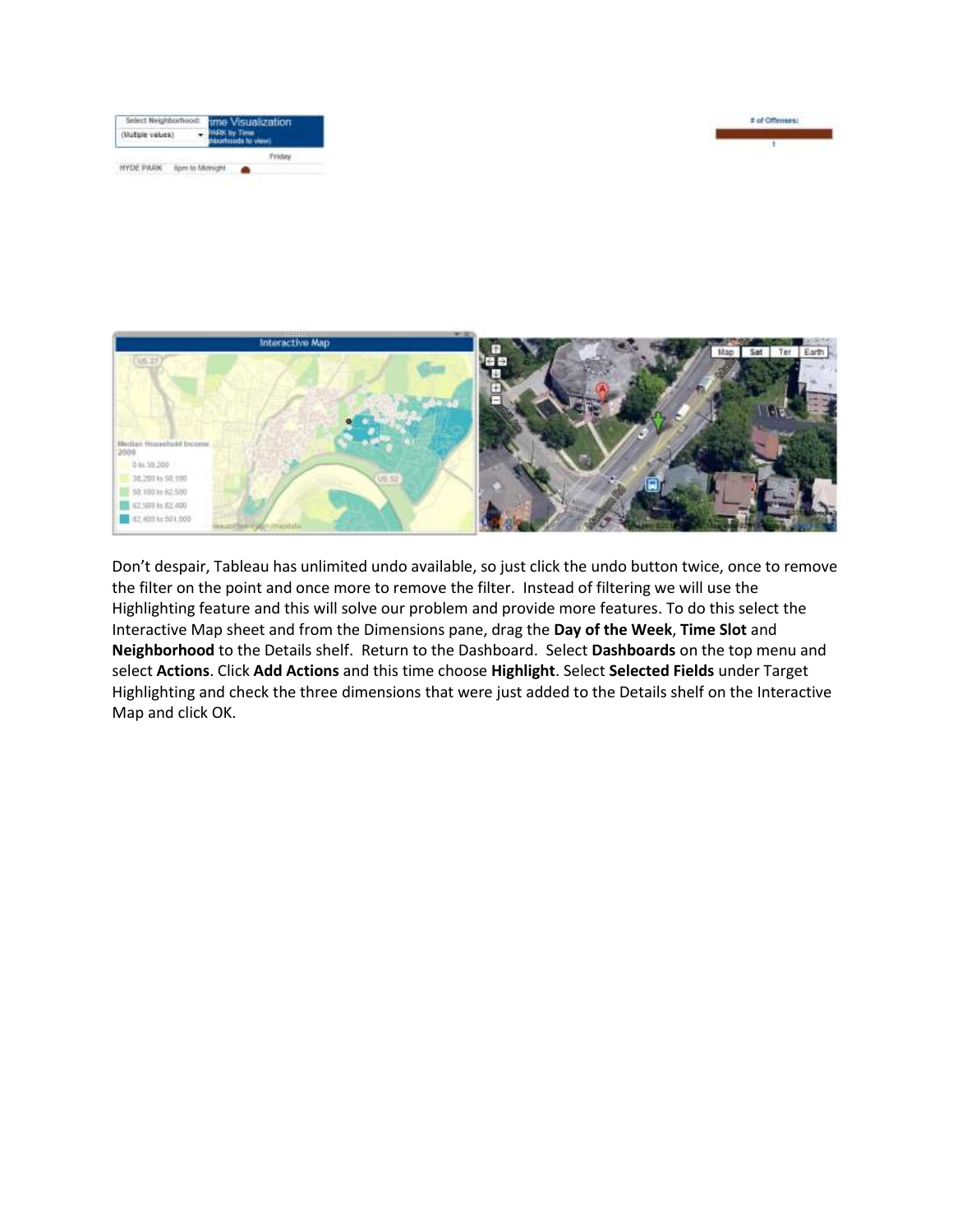| Highlight1<br>Name:                               |                                                               |                                                       | Þ. |
|---------------------------------------------------|---------------------------------------------------------------|-------------------------------------------------------|----|
| Source Sheets                                     |                                                               |                                                       |    |
| Crime Deshboard                                   | $\overline{\phantom{a}}$                                      | Run action on:                                        |    |
| 7 Droplet Chart<br>/ Interactive Map              |                                                               | L <sub>t</sub> Hover<br><sup>1</sup> Select<br>T Menu |    |
| <b>Target Sheets</b><br><b>TI Crime Dashboard</b> |                                                               |                                                       |    |
| <b>V</b> Draplet Chart<br>/ Interactive Map       |                                                               |                                                       |    |
| Target Highlighting                               |                                                               |                                                       |    |
| @ Selected Fields<br>Dates and Times              | Latitude<br>Longitude<br>Neighborhood<br>w,<br>Time Slot<br>J |                                                       | 5  |

Now when a point is selected on the Interactive Map the droplet chart remains intact, but with the day of the week, time slot and neighborhood highlighted. In addition, the other points in that group are selected on the Interactive Map which gives additional context around the other crimes that happened in the same neighborhood, on the same day and during the same time slot. The visualization should now look like this:

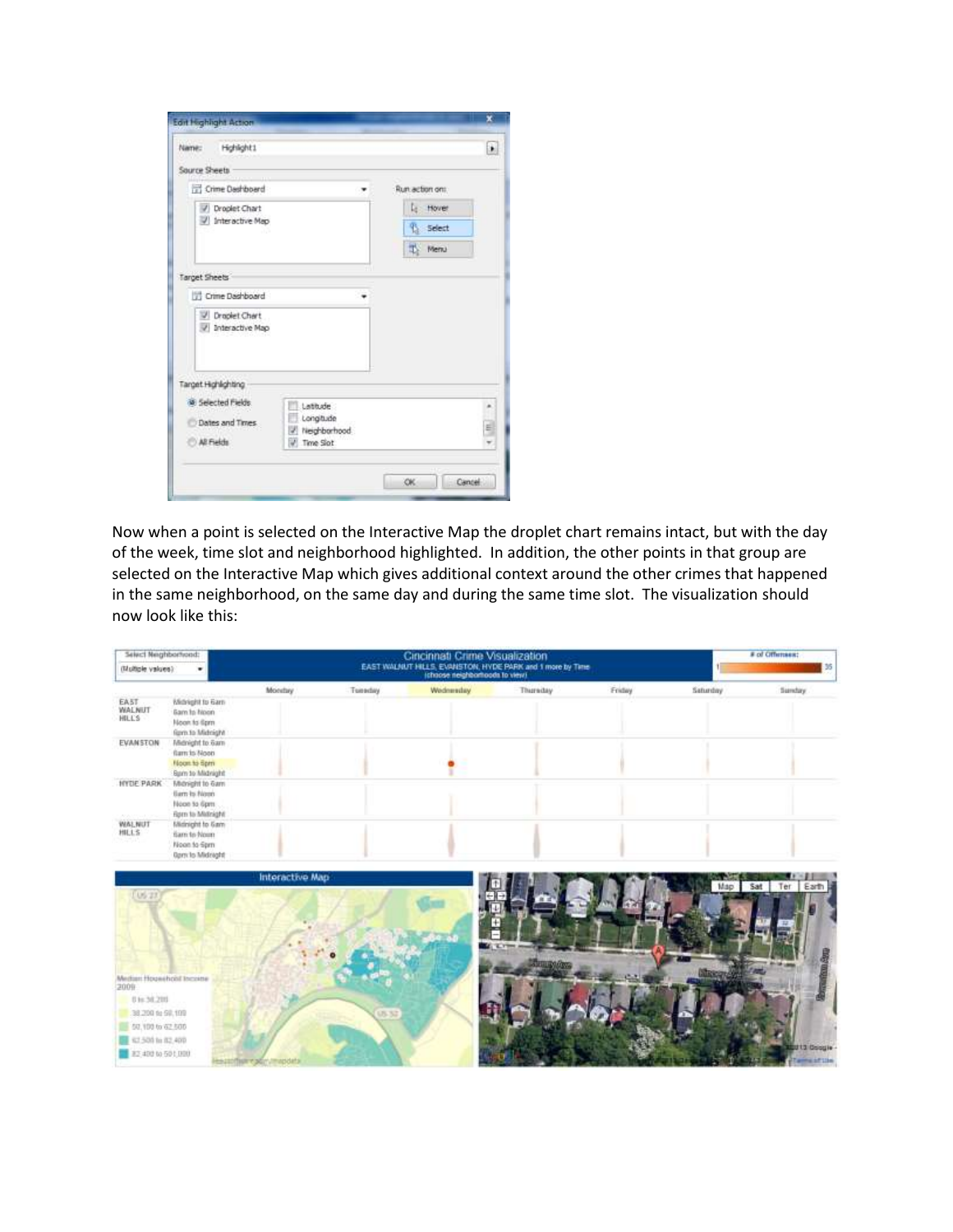Embedding Streetview will add yet another feature to the visualization. Currently Tableau does not have the capability to dynamically embed two different URL's on the same Dashboard. In this case there isn't much room left anyway, so we will add this feature to the tooltip of the Interactive Map.

Click **Dashboards** on the top menu and select **Actions**. Click **Add Actions** and choose **URL**. Enter "Streetview" as the Name. Select the Interactive Map from the list of Tableau Sheets. Click the **Menu** button on the right hand side. Now enter the following website address into line marked URL:

[https://maps.google.com/maps?q=<Latitude>,<Longitude>&layer=c&z=17&sll=<Latitude>,<Longitude>&cbp=13,2](https://maps.google.com/maps?q=%3cLatitude%3e,%3cLongitude%3e&layer=c&z=17&sll=%3cLatitude%3e,%3cLongitude%3e&cbp=13,276.3,0,0,0&cbll=%3cLatitude%3e,%3cLongitude%3e&hl=en&ved=0CAoQ2wU&sa=X&output=svembed&layer=c) [76.3,0,0,0&cbll=<Latitude>,<Longitude>&hl=en&ved=0CAoQ2wU&sa=X&output=svembed&layer=c](https://maps.google.com/maps?q=%3cLatitude%3e,%3cLongitude%3e&layer=c&z=17&sll=%3cLatitude%3e,%3cLongitude%3e&cbp=13,276.3,0,0,0&cbll=%3cLatitude%3e,%3cLongitude%3e&hl=en&ved=0CAoQ2wU&sa=X&output=svembed&layer=c)

|                                                                                           | ⊧                                                                                                                                                                                              |
|-------------------------------------------------------------------------------------------|------------------------------------------------------------------------------------------------------------------------------------------------------------------------------------------------|
| Source Sheets                                                                             |                                                                                                                                                                                                |
| Crime Dashboard                                                                           | Run action on:                                                                                                                                                                                 |
| Droplet Chart                                                                             | Hover<br>્રિ                                                                                                                                                                                   |
| <b>V</b> Interactive Map                                                                  | 養<br>Select                                                                                                                                                                                    |
|                                                                                           | 最<br>Menu                                                                                                                                                                                      |
| URL                                                                                       | atitude>, <longitude>&amp;hl=en&amp;ved=0CAoQ2wU&amp;sa=X&amp;output=svembed&amp;layer=c<br/>https://maps.google.com/maps?g=<latitude>,<longitude>&amp;laye</longitude></latitude></longitude> |
| <b>Test Link</b><br><b>URL Options</b><br>URL Encode Data Values<br>Allow Multiple Values | Item Delimiter:<br>O.<br>À<br>Delmiter Escape:                                                                                                                                                 |

Click OK. Click **Add Actions** again and choose **URL**. Enter "Reset Map" as the Name. Select the Interactive Map from the list of Tableau Sheets. Click the **Menu** button on the right hand side. Now enter the following website address into line marked URL:

<http://maps.google.com/maps?q=Cincinnati,+OH&hl=en&ll=39.1281,-84.4766&z=12&iwloc=near&output=embed>

Click OK and OK again. Now the Tooltip on the Interactive Map should look like this:

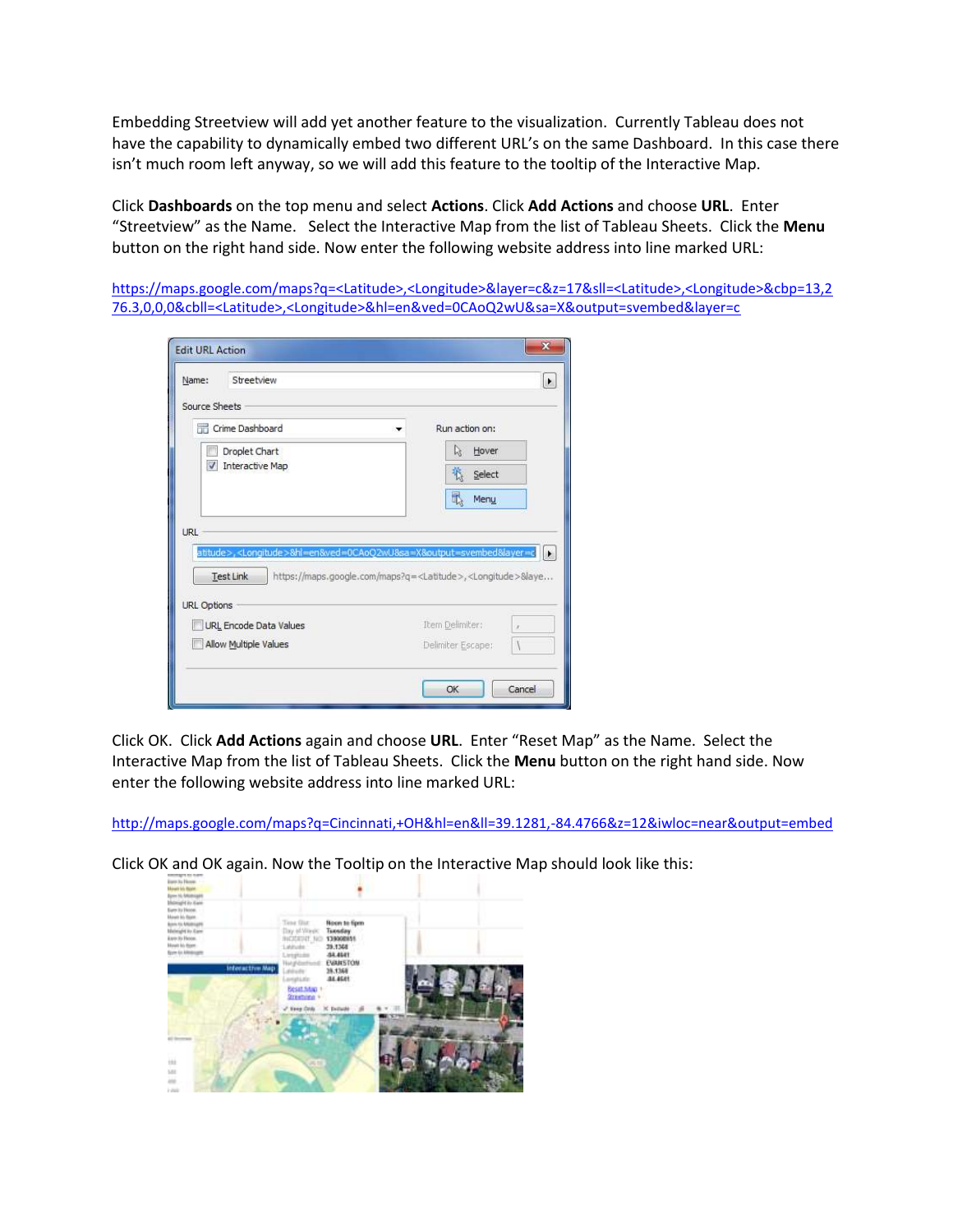Clicking "Reset Map" will reset the Google Map back to the original default and clicking "Streetview" will now change the embedded Google map to a Streetview version that gives the user complete control to navigate around the address.

| Select Neighborhood:<br>(Multiple values) |                                                                                          |                        |          | # of Offenses<br>35 |              |                      |          |                     |
|-------------------------------------------|------------------------------------------------------------------------------------------|------------------------|----------|---------------------|--------------|----------------------|----------|---------------------|
|                                           |                                                                                          | Montay                 | Tuesday: | Wednesday           | Thursday     | Friday               | Saturday | Sunday              |
| EAST<br><b>WALNUT</b><br>HILLS            | Michsight to Sam<br>Sam to Noon<br>Noon to Sprn<br><b>Rom to Midright</b>                |                        |          |                     |              |                      |          |                     |
| EVANSTON                                  | Midnight to Gam<br><b>Barn to Noon</b><br><b>Noon to Gam</b><br><b>Gprin to Midraght</b> |                        |          |                     |              |                      |          |                     |
| <b>HYDE PARK</b>                          | Midnight to 6am<br><b>Barn by Noon</b><br>Noon to tipm<br>Figen to Midnight              |                        |          |                     |              |                      |          |                     |
| <b>WALNUT</b><br>HILLS                    | Midnight to Gam<br><b>Barn to Noon</b><br>Noon to Spro<br><b>Darry to Midnight</b>       |                        |          |                     |              |                      |          |                     |
| (18.22)                                   |                                                                                          | <b>Interactive Map</b> |          |                     |              |                      |          |                     |
| Median Hoosehold Inquirie                 |                                                                                          |                        |          |                     |              |                      |          |                     |
| 2009<br>0 to 50,300<br>31,200 to 50,100   |                                                                                          |                        |          |                     |              |                      |          |                     |
| 50,100 to 62.500<br>62,500 to 82,400      |                                                                                          |                        |          |                     |              |                      |          |                     |
| #2.400 to 501,000                         |                                                                                          |                        |          |                     | <b>Rolle</b> | auf Dale-August 2003 |          | Report a profile of |

There is a parameter &iwloc=A that was removed from the Streetview URL which embeds a popup bubble on the map with an address. cbp= is used in the URL for the Street View window and accepts 5 parameters.

Example: cbp=11,180,0,0,5

- 1. Street View/map arrangement
	- a. 11=upper half Street View and lower half map
	- b. 12=mostly Street View with corner map
- 2. Rotation angle/bearing (in degrees: 0-360)
- 3. Tilt angle, -90 (straight up) to 90 (straight down)
- 4. Zoom level (0-2)
- 5. Pitch (in degrees) -90 (straight up) to 90 (straight down), default 5